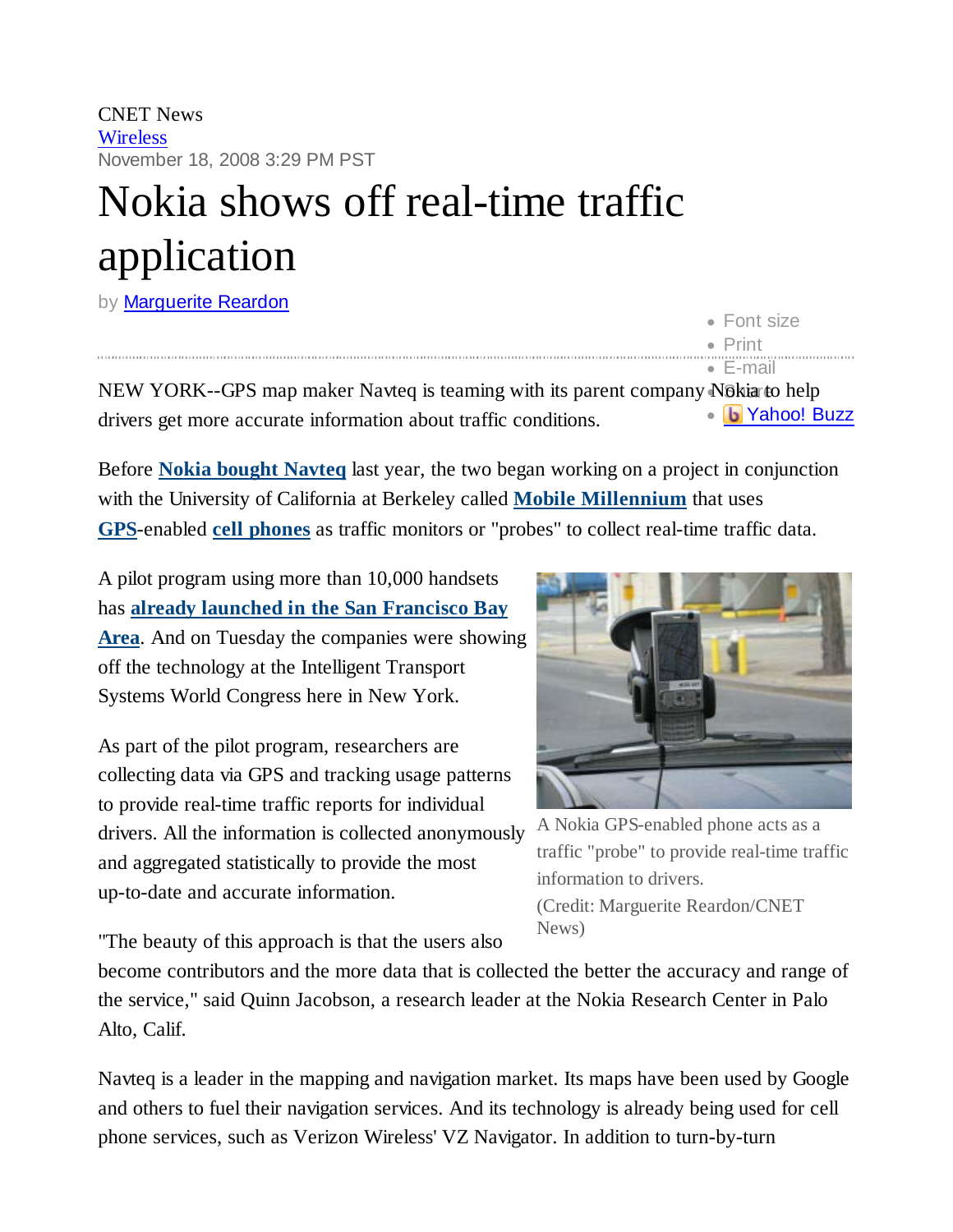navigation, VZ Navigator also provides up-to-date traffic information.

But the problem is that most of the traffic information available through Navteq's technology is collected using government deployed sensors. While these sensors, which sit on the roads and monitor **car** speeds and traffic volume, do a good job, they are too expensive to be deployed everywhere. This means that traffic information is usually only available for busy highways in large metropolitan areas, but it's missing on arterial roads feeding into these highways or on rural secondary roads.



The application being developed in the Mobile Millennium project will solve this problem, Jacobson said.

Currently, the Mobile Millennium application is only being used in the pilot testing program, but Jacobson said he expects a commercial offering to be available within the next two years. It's

not clear yet if Nokia will make the application available to phones other than ones made by Nokia. It's likely that the application could be made available as part of a service offered through a wireless operator. This would likely mean that it would be available on a wide range of handsets from other manufacturers.

Jacobson said those business details haven't been worked out, but it's technically possible to offer the application on any GPS device. Jacobson also emphasized that the application performs better with more users, which means it might be in Nokia's best interest to open it up to other devices.

"The application works really well with 2 percent of the drivers on the road using it," he said. "But 4 percent is even better and so on."

Jacobson said the application will become really useful when it allows users to input specific routes and is integrated with other applications. For example, a daily commuter could program into the phone several routes he drives to work. The traffic application would be able to choose the best route depending on the current traffic conditions. If something changes en route, the application would be smart enough to alter the route.

And for people who never leave themselves enough time to get to the airport or an important meeting, the traffic application could help. Once the application is integrated into the calendar, it could calculate how long it will take, based on current traffic conditions, to get to that appointment. And it could alert the user when he or she should leave in order to get there on time.